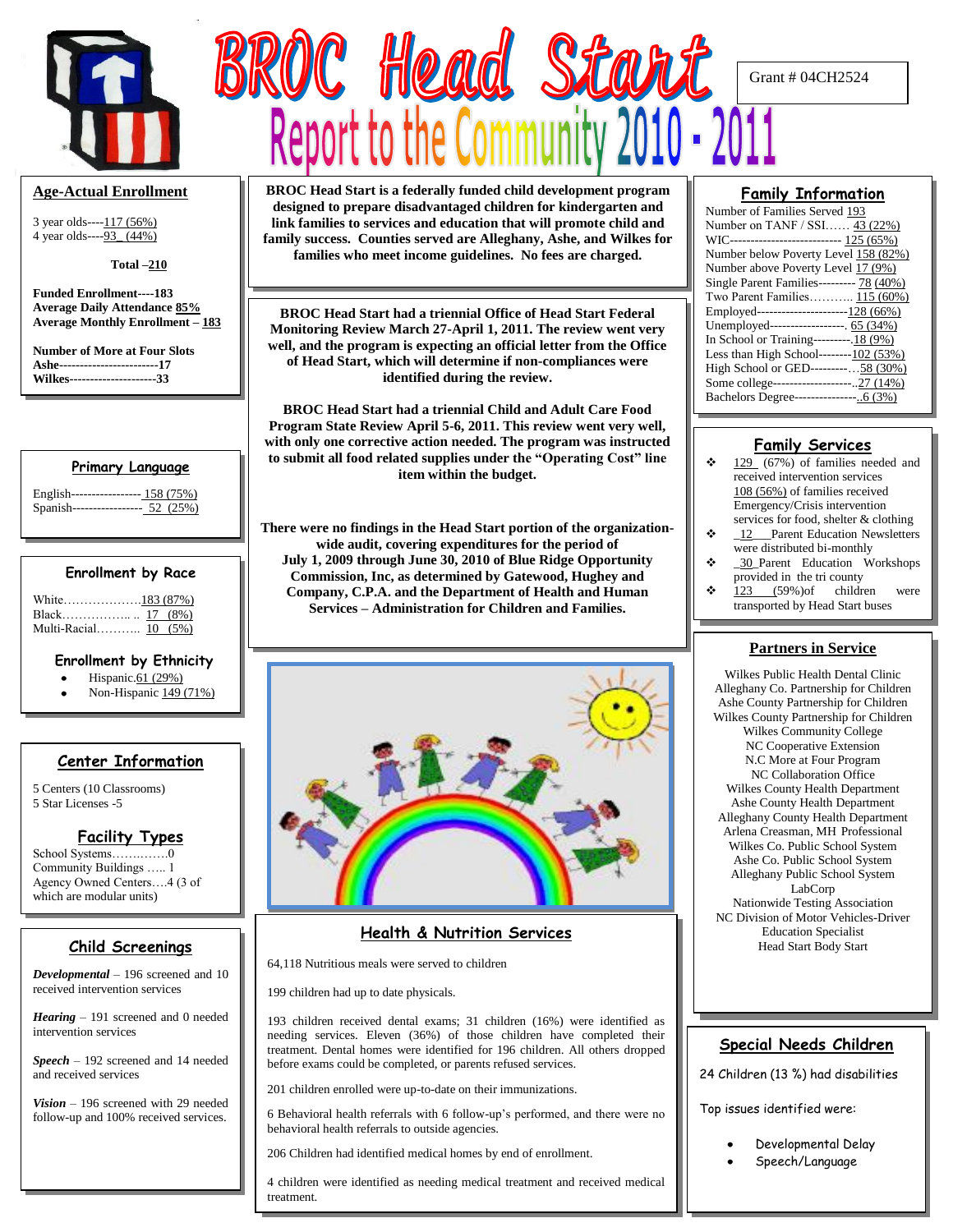



Grant # 04CH2524

#### **Volunteer Information**

| <b>Total Number of Volunteers</b>      | 488                        |
|----------------------------------------|----------------------------|
| Parent or Former Parent Volunteers     | 186                        |
| <b>Total Volunteer Service Hours</b>   | 10.314.25                  |
| <b>Total Volunteer Service Dollars</b> | \$110,319.00               |
| Total of Other In-Kind Services        | \$81,592.41                |
|                                        | Grand Total - \$191.911.41 |

Congratulations to the Head Start Centers Top Volunteers!

| Cub Creek Center - Jason Smith       |
|--------------------------------------|
| Gap Civil Center - Antonia Sanchez   |
| Lomax Center - Hope Guynn            |
| N. Wilkesboro Center – Billie Pruitt |
| Sizemore Center - Andy Widner        |
| Home Base - Jenna Church             |

71 Hours 76 Hours 76.5 Hours 163.25 Hours  $477.5$  Hours 6.5 Hours

> \$77,086.85 \$35,407.91  $$18,537.90$  $$15,839.60$ \$ 33,081.49  $$457.82$ \$11,499.84

Congratulations to Billie Pruitt, Parent of the Year from the North Wilkesboro Head Start Center. Ms. Pruitt received this honor by volunteering the most hours from September through December 2010.

Congratulations to all Head Start Centers and Administrative Staff for an Awesome Job!

| Cub Creek Center        |
|-------------------------|
| Gap Civil Center        |
| Lomax Center            |
| North Wilkesboro Center |
| Sizemore Center         |
| Wilkes Home Base        |
| Administrative Office   |

Thank You Volunteers for a Great Year!

#### **Special Initiatives**

On September 24, 2009 BROC Head Start received a HSBS grant for the amount of \$4,828.19 for the Sizemore Head Start center. An Outdoor Learning Environment (OLE) Committee was formed and plans were carried out. Sizemore Head Start now has a play space that is not only beautiful and safe, but also allows the Head Start children to have an outdoor environment that provides a special stage for action and stimulates play, learning, and physical activity.

In April 2010, BROC Head Start applied for the Head Start Body Start (HSBS) Play Space Grant award for the Cub Creek, Gap Civil, Lomax and the North Wilkesboro Head Start centers. These grant funds are specifically earmarked for outdoor play space enhancements. As of today we are still waiting to hear back from the HSBS grant committee.

BROC Head Start has applied again this year for the E-rate discounts from the Schools and Libraries Universal Service Administrative Company (USAC). E-rate provides discounts to assist in the service categories: Telecommunications Services, Internet Access, and Internal Connection other than basic maintenance, and Basic Maintenance of internal connections. BROC Head Start is now waiting for the Funding Commitment Decision Letter which contains the USAC decision on funding request. If accepted, BROC Head Start will receive discounts of up to 90% of the costs of eligible services.

The program had 49 Employees and 14 (29%) were current or former Head Start Parents.

#### **Parent Involvement Activities**

Parent/Teacher conferences were held this program year in the months of October and in March.

Head Start Center Parent Committee meetings were held monthly at each of the five centers.

A total of 29 meetings were held this year with the following educational topics provided by speakers:

- BROC Housing/Weatherization Program
- Childhood Illnesses & Communicable Diseases
- Children's Brain Development
- Children's Nutrition Issues
- Children's Self Esteem
- Creating a Family Activity-Scrapbooking
- Curriculum Planning
- Fire Safety Training for Children & Parents (held during the class day)
- How Children Learn to Read
- $\bullet$ Importance of Taking Care of Children's Baby Teeth
- Parent Orientation on Program Governance  $\bullet$
- Raise a Reader Program
- Television/Media/ and How It Effects Children's Language
- Transition to Kindergarten

Head Start Parent Activity Projects Chosen:

1 Center Chose Scrapbooking with Family 4 Centers Chose Family Photos

### **Teacher Information**

100% of classrooms have Teachers with Associate or Bachelor Degree

100% of Teacher Assistants have at a minimum the NC Early Childhood Credential and 36% have Associate Degrees.

50% of Teachers and 60% of Center Coordinators have a Bachelors Degree

Average Annual Teacher Salary \$17,650.00

10% of teachers are enrolled in higher degree programs.

#### ī **Program Governance Training**

- Orientation for new Policy Council members on functions, roles and responsibilities was provided before the first meeting on October 14, 2010.
- A PowerPoint presentation for Policy Council and Board members on the Head Start Monitoring Protocol was held on November 4, 2010.
- Program Self-Assessment Training was provided to Board Members and Policy Council.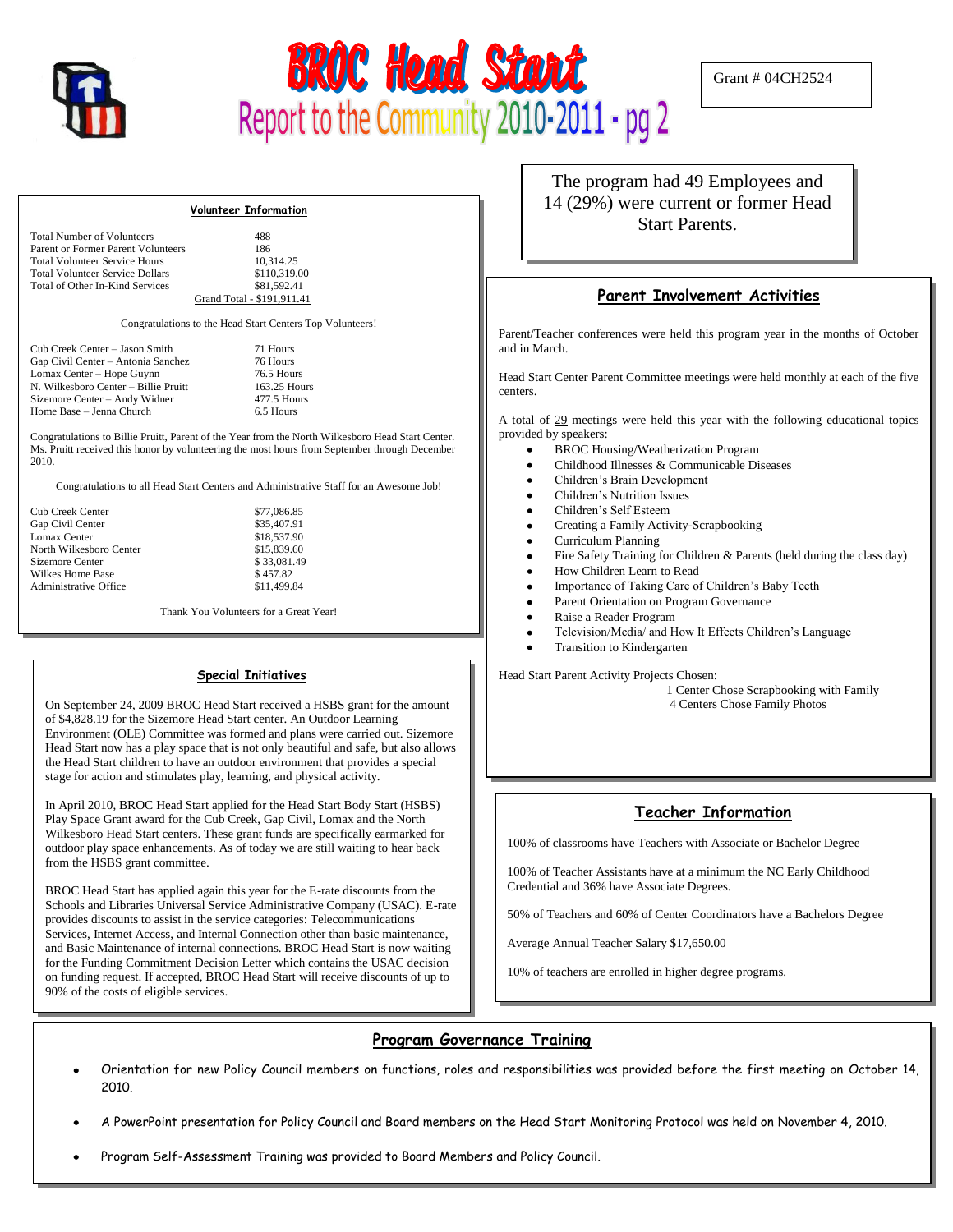



### *BROC HEAD START OUTCOMES* **GAI NS AND AVERAGES FOR ALL CLASSROOMS - FY 2010-2011**



## **School Readiness Efforts**

- Child's Interest Survey is completed by the parent at the beginning of the program year and updated  $\bullet$ throughout the program year
- IMIL (I'm Moving, I'm Learning) curriculum implemented into the daily activity plans  $\bullet$
- Children took field trips to the local elementary schools to visit kindergarten classrooms  $\bullet$
- Kindergarten Readiness Checklist was completed on all children attending kindergarten in the fall  $\bullet$
- Kindergarten Teacher spoke to parents at the Parent Meetings to discuss transition into the school  $\bullet$ environment
- Transition Handouts were given to all parents at the end of the program year to help with the transition from  $\bullet$ Head Start to kindergarten
- Continued to implement the Raising A Reader Program to promote literacy  $\bullet$